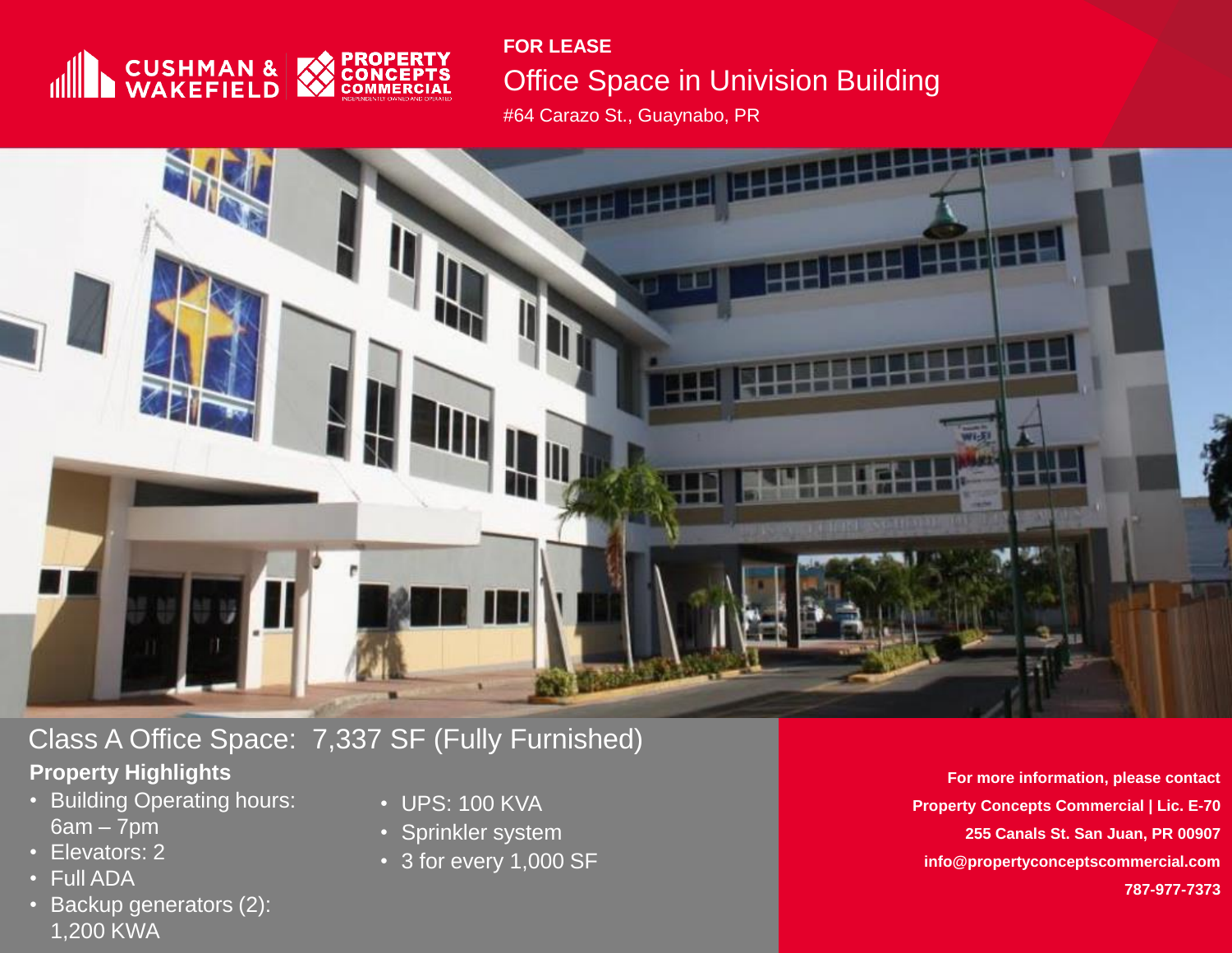

#### **FOR LEASE**

# Office Space in Univision Building

#64 Carazo St., Guaynabo, PR